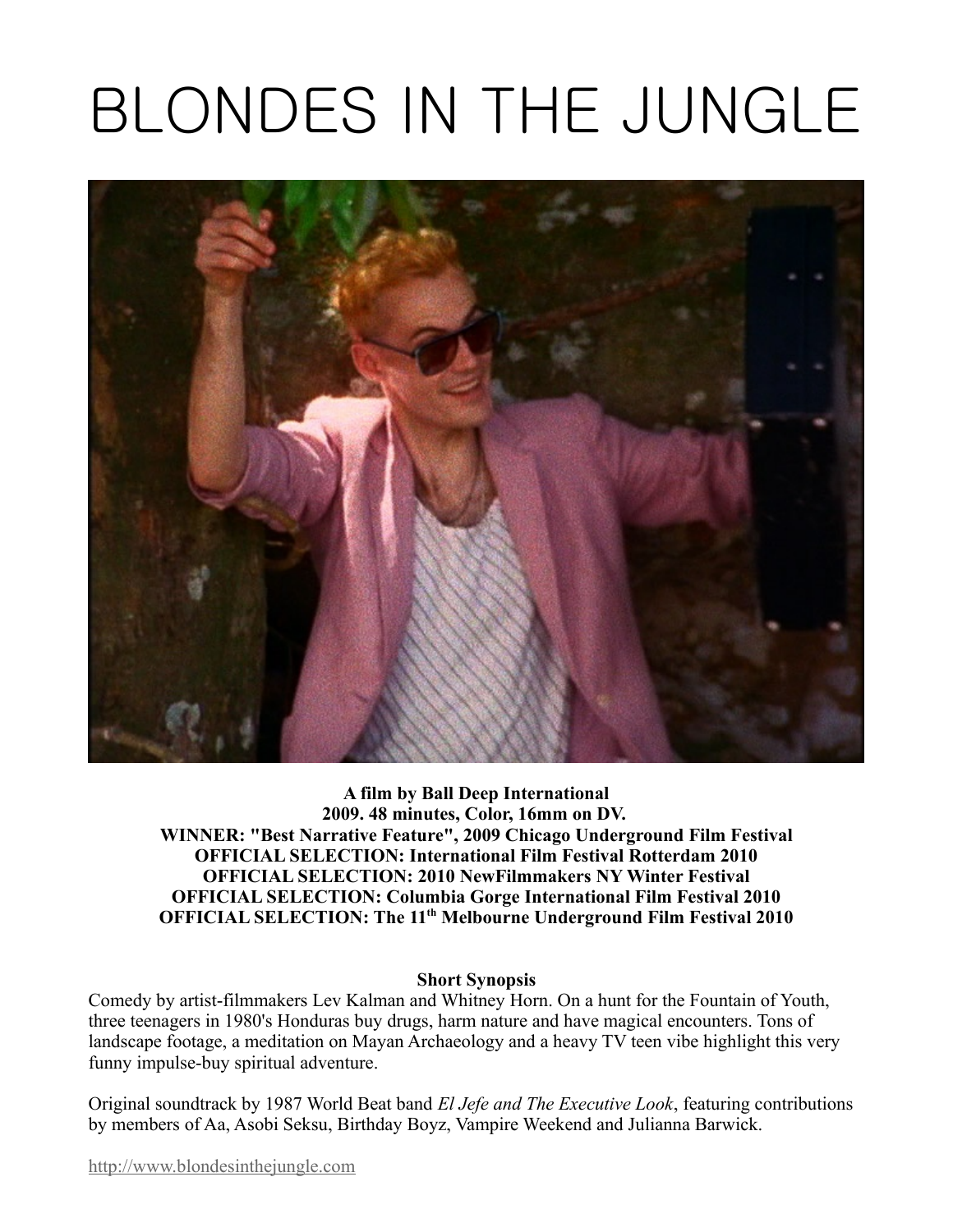# **Long Synopsis**

The film begins silently, the camera wandering through the jungle. We hear a distant drumming and follow the sound to reveal Armani Rivette, a Zack Morris-looking drug-dealer, shirtless, dancing alone to the music in his headphones. A title appears: "HONDURAS 1987."

Sitting on a porch are Jerome, Chino and Amber. Jerome is the teen child of white expats and Chino and Amber (brother and sister, 18 and 19 respectively) are visiting him from New York. They are lazily finishing their breakfast. A waterfall rumbles in the distance. They smoke drugs and listen to the radio as Jerome translates the show they're listening to. It is the story of the Children's Crusade, how thousands of young people in the middle ages went on a quest to Jerusalem only to be swindled, sold into slavery, and drown in the Mediterranean Sea.

Chino, Jerome and Amber, the blondes, enter the jungle. For the next half hour of the film, they have a series of experiences that emphasize the blondes' strange lack of connection with their surroundings. With your eyes closed, you might think they were still in Manhattan. Also throughout this part of the film, silent sequences of the jungle, shot hand-held like tourist films, interrupt the story. These jungle sequences remind the viewers of the peculiar physical setting of the film and give them time to consider the blondes' quest in context.

Chino kills a snake which may or may not be dangerous; Amber gets stuck in quicksand; she sees a monkey in the trees and befriends it. Out of nowhere, Armani Rivette approaches the blondes and, in a bizarre stream-of-consciousness sales-pitch, sells them sunscreen, bug-spray and three grams of cocaine. Amber explains to him why they're in the jungle: funded by their friend, a novelist named Bret, they are looking for the Fountain of Youth. They plan to swim in it, though they only vaguely understand what will happen. Armani joins the blondes along their path a bit then suddenly wanders off. Soon after, high and paranoid, Jerome freaks out and accidentally murders Amber's monkey. He apologizes and she says to "forget it."

The blondes camp for the night. Amber has a nightmare of cartoon vampire bats. She wakes up and sees a hunky, near-nude, dark red man crouched beside her. He has a tail. She doesn't know if she's dreaming, but she follows him into the woods. She asks "Are you a god?" and they begin to make out. The next morning (or rather at 1 p.m.) Amber wakes up her companions and tells them the Mayan Jaguar God has revealed to her the true path to the Fountain of Youth. Though skeptical, they agree to follow her, after doing another round of coke.

Bret parachutes into the jungle and finds the blondes. They do coke together and he tells them the story of his agent in Hollywood. She was another blonde in the jungle - in this case Tanzania - who emotionally ruined an elephant then stole its ivory. Now with Bret along, the blondes continue on the path. Very soon Amber finds the Fountain. And with new age music playing from their tape deck, they all change into their bathing suits. We see Amber jump into the water.

Here we leave the blondes and begin what appears to be a Discovery Channel-style documentary about the Mayan archaeologist E. Arthur Thompson. Only soon we realize that the narrator is the Mayan Jaguar God from earlier in the film. Here it is very clear that the actor is a white Ivy-League type in body paint. The Jaguar God reads excerpts from Thompson's book "Into the Well of Sacrifice" about a large expedition in the mid 1960s by British and American Archaeologists to excavate an ancient Mayan sacrificial well. He uses this book, which includes passages about a modern Mayan Christmas celebration and a vision of an ancient Mayan Philosopher-King, to make a point: that while true crosscultural experiences may be impossible, seeking them is a crucial part of human growth, and the essence of adventure.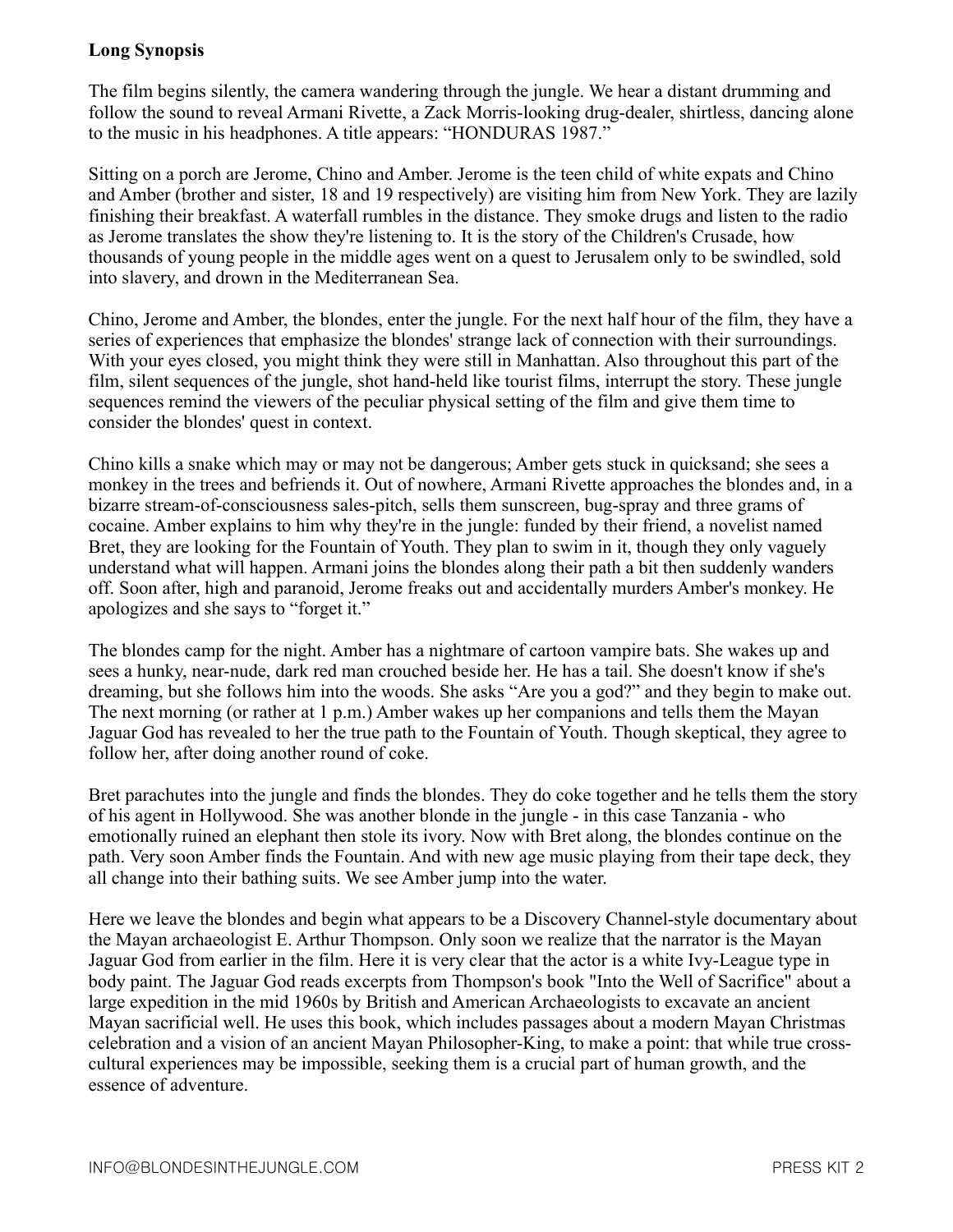## **Directors' Bios**

Lev Kalman (b. 1982) & Whitney Horn (b. 1982) are filmmakers in the alternative tradition of Warhol, Burnett, Fischli & Weiss. Their irreverent and experimental approach to narrative filmmaking mixes the exotic and artificial with the casual and idiosyncratic. Since beginning their collaboration as undergraduates at Columbia University in 2003, they have produced over a dozen films, music videos and video works. Kalman is based in Brooklyn, Horn in San Francisco.

## **About the Soundtrack**

In the film, the blondes listen to one tape over and over. The tape is by a fictional, very eclectic 1987 Wold Beat band called *El Jefe and the Executive Look*. Like Devo, the *Executive Look* make music that both punks and preps could like, and thus could be shared by Chino and Amber.

The music was recorded by our friends: Vampire Weekend, John from Aa, Judd from the Birthday Boyz, Billy Pavone from Asobi Seksu, and Julianna Barwick. They were inspired by The Specials, Kid Creole and the Coconuts, Art of Noise, Julee Cruise and all the anonymous bands playing in party scenes on Miami Vice.

Sometimes the music is the blondes' soundtrack - as in, it's what they're listening to in their story. But other times it acts as another distancing device, like the silent sequences or the epilogue, and takes the viewer out of their story. Suddenly you lose the flow of the narrative and are just enjoying a jungle music video.

Before the soundtrack was recorded, co-director Lev Kalman made inspirational mixtapes to convey the vibes he and Whitney Horn were going for. You can download [Inspirational Mix 1](http://www.blondesinthejungle.com/music.php?page=mixtape1) and [Inspirational](http://www.blondesinthejungle.com/music.php?page=mixtape2) [Mix 2](http://www.blondesinthejungle.com/music.php?page=mixtape2) from the film's [website.](http://www.blondesinthejungle.com/)

Recently [Pitchfork Media](http://www.pitchfork.com/) made available two tracks by *El Jefe and the Executive Look*. Read about and download [The Fountain](http://pitchfork.com/forkcast/13181-the-fountain-julianna-barwick-and-aas-john-atkinson/) and Blair from [Pitchfork.](http://www.pitchfork.com/)

# **Movie Facts**

- E. Arthur Thompson is a fictional composite of real archaeologists J. Eric S. Thompson, Edward H. Thompson, Arthur Thompson and Donald Ediger.
- With the exception of Ingrid Schram, a professional model and actress who plays Amber and won the role through a casting call, all of the actors in the film are non-professionals. They are friends of the directors and have been regular cast members of their short films. Their roles were written especially for them.
- The Bret character is an homage to 80's young-author-of-his-generation Bret Easton Ellis.
- The jungle scenes were all filmed in the small village of Las Mangas, near La Ceiba, Honduras. The only crew on location were Kalman and Horn - and occasionally jungle guides recruited from the teachers and students of a nearby after-school program.
- 2 scenes were shot in New York City: the *Club Sacriface* flashback (filmed at a Columbia University School of the Arts lecture room, repainted and decorated by the directors) and the monkey footage (filmed at the Bronx Zoo).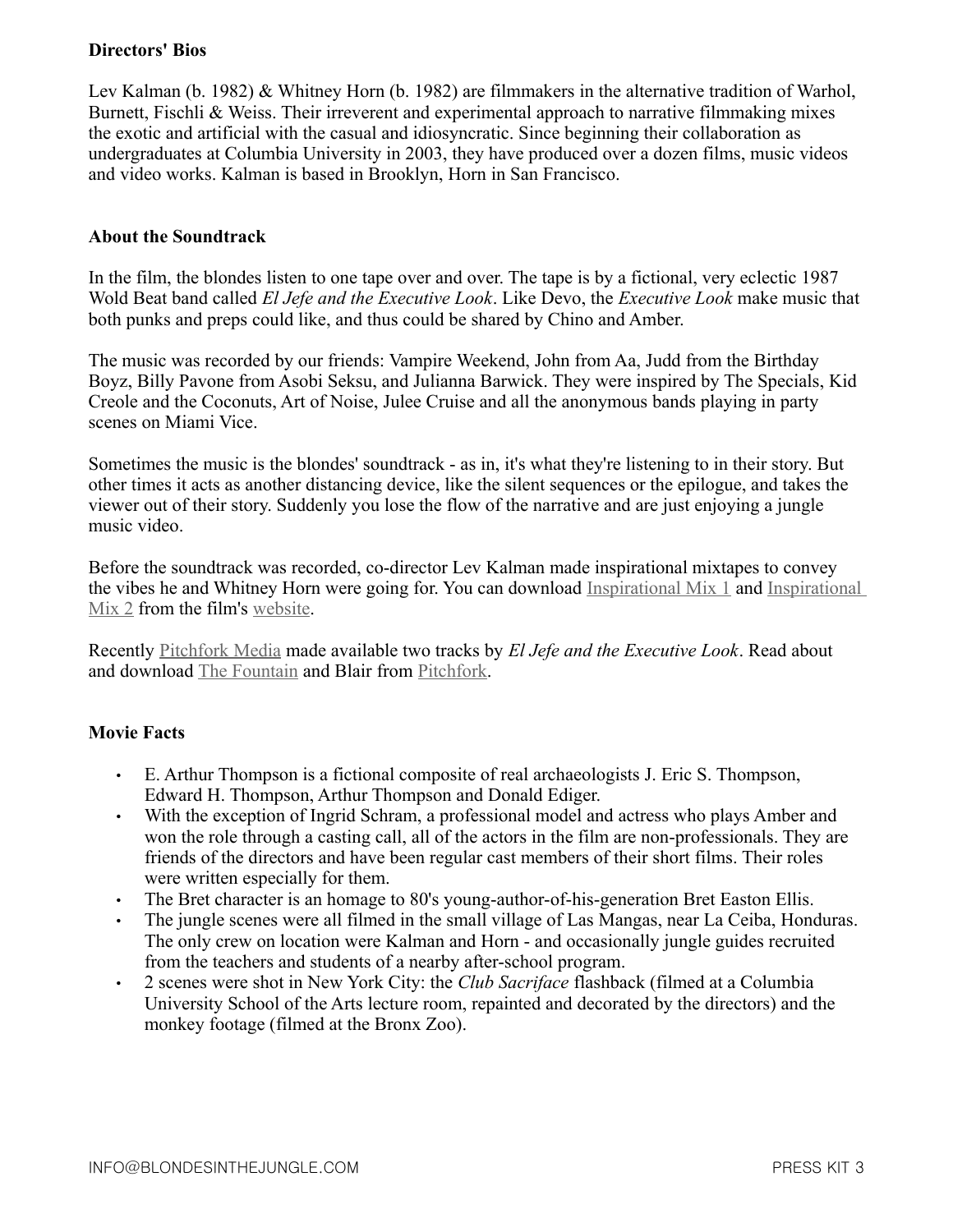# **Press Quotes**

## [Cine-File](http://cine-file.info/list.htm)

"If you could put a healing balm on the psychic wound that is the '80s, it would probably contain a dose of the original toxin. *Blondes in the Jungle* is just such a remedy ... [it] takes a panoramic view, at the same time gently revealing hypocrisies and reveling in a surplus of pleasures."

#### [Bad Lit](http://www.badlit.com/?p=3127)

*"Blondes in the Jungle* is a cheerful, genial and strange comedy, yet it's so good-natured and screwy that it's easy to go along with all of the improbable happenings - and there's certainly plenty of those. Plus, the scenery is absolutely beautiful to look at with gorgeous cinematography by Horn."

#### [Cineville](http://www.cineville.nl/planeet-mumblecore)

"Mumblecore to admire: at the International Film Festival Rotterdam, *Blondes in the Jungle* by Lev Kalman and Whitney Horn."

[The L Magazine](http://www.thelmagazine.com/newyork/so-fake-its-real/Content?oid=1376475) "Delightfully askew"

### [Sara Blaylock, curator](http://www.sarablaylock.com/BITJ.html)

"Sexual appeal, adventure appeal, and voyeuristic appeal with super funny dialogue and great delivery."

### [Sara, audience testomonial](http://www.balldeep.tv/blog/archives/266/blondes-in-the-jungle-and-friends-every-kinda-party-september-18th/#comments)

"*Blondes in the Jungle* made me younger, made me older, and reminded me to seek the hidden and beautiful fountains."

## [Thunderblizzard, audience testimonial](http://chicagounderground.bside.com/2009/films/blondesinthejungle_chicagounderground2009)

"Best of the festival. I could have watched it on a loop. While it was amusing to try to summarize it when I got home, I stood no chance of capturing its--what?--wallop. Make no mistake: this isn't just a good time; it's good for you."

[Daily Candy: The Weekend Guide](http://www.dailycandy.com/philadelphia/article/70357/The+Weekend+Guide) "Saved by the Bell meets Werner Herzog"

#### [Philadelphia City Paper: The Agenda](http://www.citypaper.net/articles/2009/07/09/shopping-spree)

"Arrive at the store early to shop and cop the Blondes' 80s post-preppy look."

[SF Remezcla: Featured Event](http://sf.remezcla.com/re/event.jsp?a=8351) "This movie is full of surprises."

[Pitchfork Media](http://pitchfork.com/news/35986-vampire-weekend-asobi-seksu-members-on-soundtrack/) [about soundtrack]

"The film's soundtrack features contributions from a cross-section of the NYC indie rock mafia...Listen to the haunting track 'The Fountain', by Julianna Barwick and Aa's John Atkinson."

#### [Wears the Trousers Magazine](http://wearsthetrousers.com/2009/07/31/free-music-friday-julianna-barwick/) [about soundtrack]

"'The Fountain' is a thickly-layered, virtually a cappella choral duet between Julianna and Aa's John Atkinson that enchants as much as it disorientates...It's rather lovely, actually."

[Interview with Lev Kalman and Whitney Horn, directors](http://www.blondesinthejungle.com/info.php?page=interview)

"We think of ourselves as Eric Rohmer if he were retarded."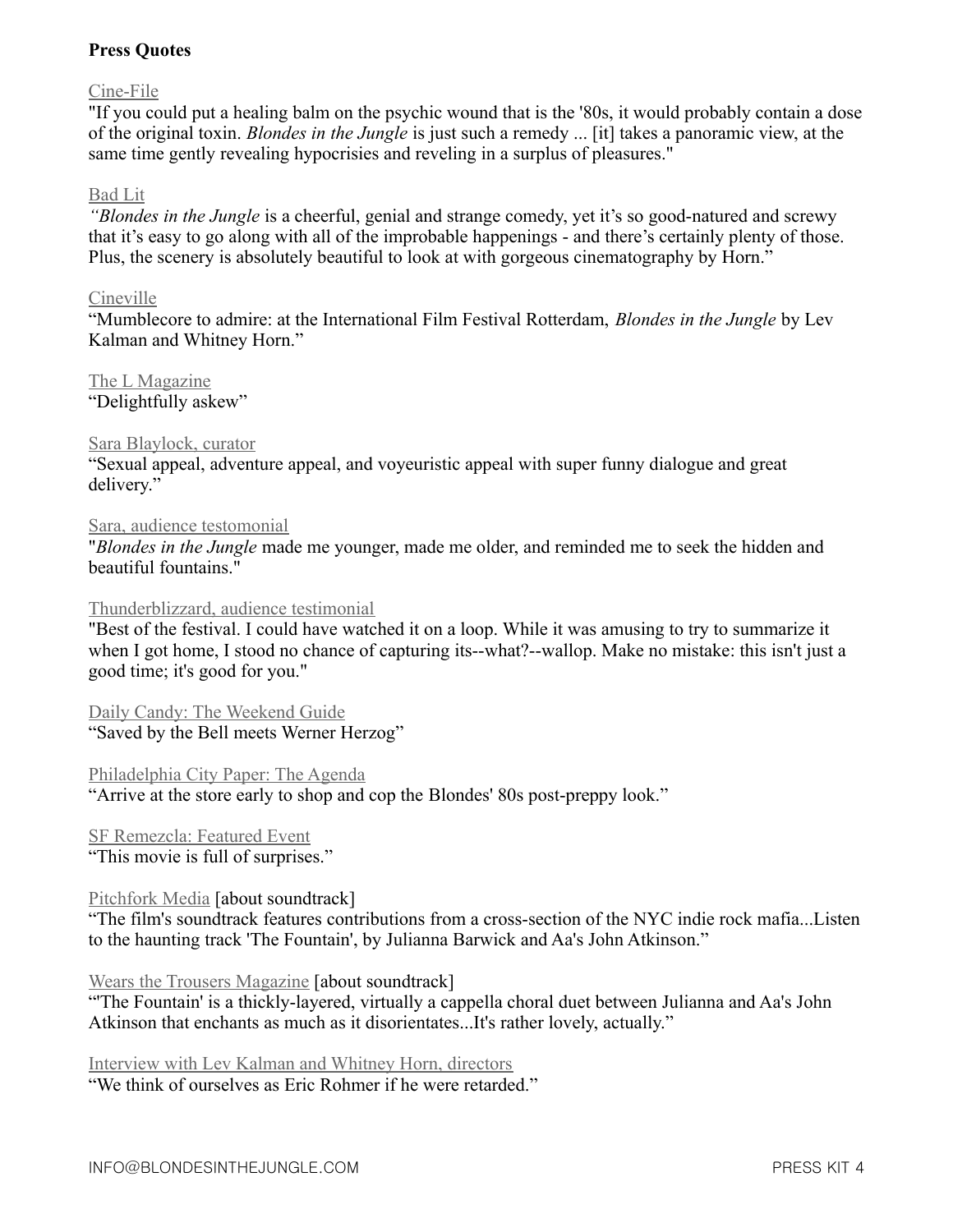## **Selected Dialogue**

AMBER: So Jacinto, when you say he's an Indian, you mean like Mayan? JEROME: (cringes) Yes. AMBER: What was that beautiful language he was speaking? Was it Mayonnaise?

AMBER: Guys, I know this is obvious, but I really hope we find the fountain of youth. I want to go back to school looking my best.

ARMANI: (counting the money) Hunter college on the 4,5,6! Good school. Coke's for shit, though. Who's your dealer? Arm and Hammer? May as well just go to the supermarket. Bake yourself a cake.

AMBER: It doesn't work like that. If you're our age you just stay young. I don't know if it's for 50 years and then you have to come back - but that's cool 'cause we're gonna know where it is - or if you are young until a regular age like 100 and then you just die. Or maybe it makes you immortal. And if that sucks or gets boring you could just kill yourself. Whatever, I don't know how it works, but you definitely stay young for like a long time.

CHINO : You're so stupid. You let an Indian guy fuck you in the woods. Like, did you use a condom? AMBER: Chino, gods don't have AIDS.

AMBER: Bret! How did you find us? BRET : I have a lot of money.

BRET: Finally my agent visits the elephant. She walks up, cuts off the BFF necklace, walks twenty yards over, and ties it around the neck of some other elephant. The other elephant is real puffy and gaylooking, if you can picture that. Well you know how sensitive elephants are. That night it dies of a broken heart.

BRET : This is a great rainforest. JEROME: Yeah. BRET : We should really save it.

JAGUAR GOD (Reading Thompson): A dozen centuries ago, lacking precise instruments of observation, the priest-astronomer relied on his raw powers of perception to study the slow movements of the celestial seas. How long those nights must have seemed, and how eagerly he must have awaited the rising sun to warm his dew-soaked body or the dawn breezes to drive away the too attentive insects. A croaking chorus of frogs chanted around us. The sound was unforgettable.

JAGUAR GOD: I think some things can't be communicated across cultures. For example I belong to god culture and you're humans. I mean, I could say to you guys that Zeus and I went out to the bars last night, picked up some sluts, but you wouldn't really know what that means.

JAGUAR GOD: So what if Thompson couldn't know ancient Mayan culture as the ancient Mayans really did? The point is, Thompson wouldn't have had that vision if he had stayed at home. This vision deepened his understanding - made him a better scholar and a better teacher. Thompson opened himself up to the world and it changed him. That's why people go on adventures.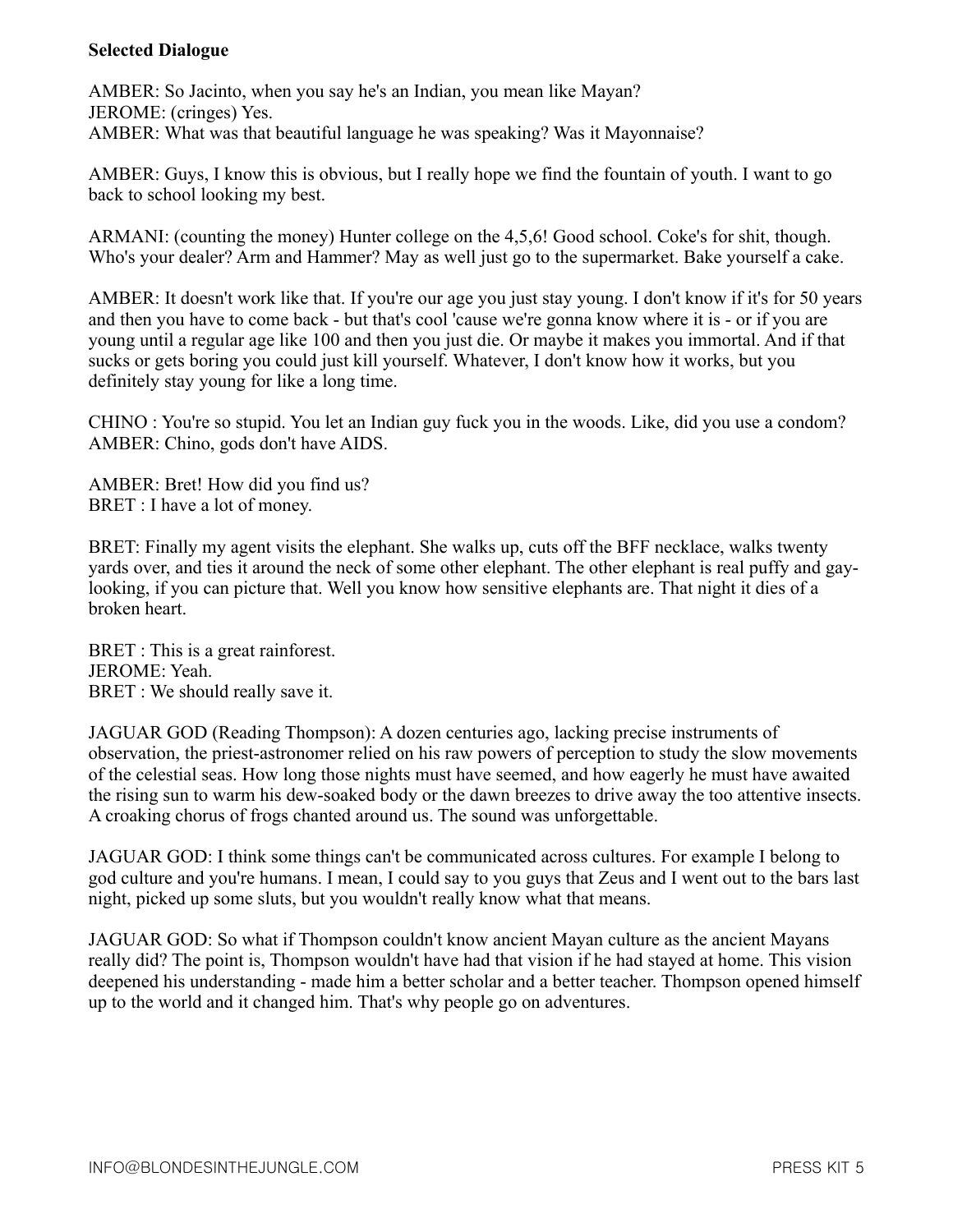## **Screening History**

June 06, 2010 IT'S A GAGE PARK FILM FESTIVAL! Camp Bell - Chicago, Illinois

February 09, 2010 NEW FILMMAKERS NY Anthology Film Archives - New York, New York

January 29, 2010 39TH INTERNATIONAL FILM FESTIVAL ROTTERDAM International Premiere

Thanksgiving weekend 2009 A-Z WEST - Joshua Tree, California

November 11, 2009 SANTOS PARTY HOUSE - New York, New York Live music by Julianna Barwick and John Atkinson, Cool Places Soundsystem

September 18, 2009 SHOWPAPER BENEFIT BLOWOUT - Brooklyn, New York "Blondes in the Jungle and Friends"

September 13, 2009 CHICAGO UNDERGROUND FILM FESTIVAL World Festival Premiere, Winner: Best Narrative Feature

July 25, 2009 A.P.E. GALLERY - Northampton, Massachusetts

July 10, 2009 OMA VINTAGE - Philadelphia, Pennsylvania

June 11, 2009 GALLERY AT THE LEROY NEIMAN CENTER FOR PRINT STUDIES Columbia University - New York, New York

June 05, 2009 MONKEY TOWN - Brooklyn, New York NY Premiere

April 16, 2009 ARTISTS TELEVISION ACCESS - San Francisco, California World Premiere